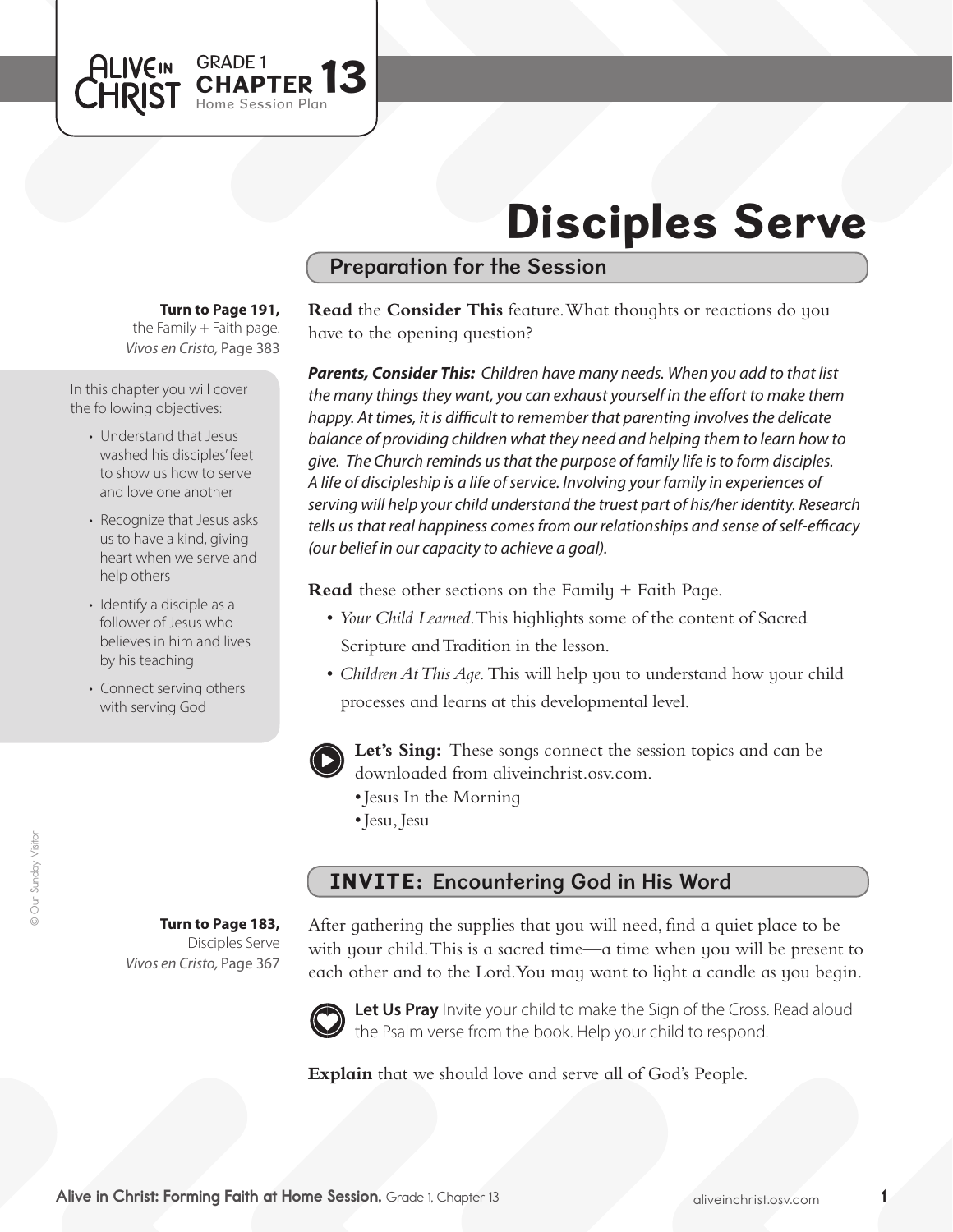*Say:* Because God made each of us, we should love and serve all of God's People. Listen to the Gospel of Matthew to hear what Jesus said about this.

**Guide** your child through the Preparing for God's Word Ritual you learned in the Introduction Session or play Track 1 of the Songs of Scripture CD.

- Proclaim God's Word in the Parchment Paper box on the page.
- Maintain several moments of silence.
- Ask: What did you hear God say to you today?

**Invite** your child to respond and also share what you heard.

Now, look at the *What Do You Wonder?* box.

*Say:* Jesus asks us to do something that sometimes might feel hard to do. How do we treat each other with respect?

**Invite** your child to respond to the questions. Ask what else he/she might wonder about what it means to serve.

#### DISCOVER: Learning God's Truth

**Turn to Page 184,** Jesus the Servant *Vivos en Cristo,* Page 369

> **Turn to Page 185,**  Serve Like Jesus

*Vivos en Cristo,* Page 371

**Tell** your child that God sent his Son, Jesus, to show people how to love.

**Hold** up an index card with the Catholic Faith Word **serve** on it.Ask your child to read the definition.

**Tell** your child to imagine that he/she is a person in the Bible story along with Jesus.Ask them to imagine what their feet would look like after a very long journey.



**Proclaim** "The Washing of the Disciples' Feet."



**Complete** the gold-star activity.

**Tell** your child that good helpers serve others.

**Read** aloud the paragraph. Point out that good helpers serve with love in their hearts.

*Ask:* Why is it important to serve with love in your hearts? (that is what Jesus taught us to do, serving others is showing God's love to others)

**Discuss** some ways that people your child's age can serve others.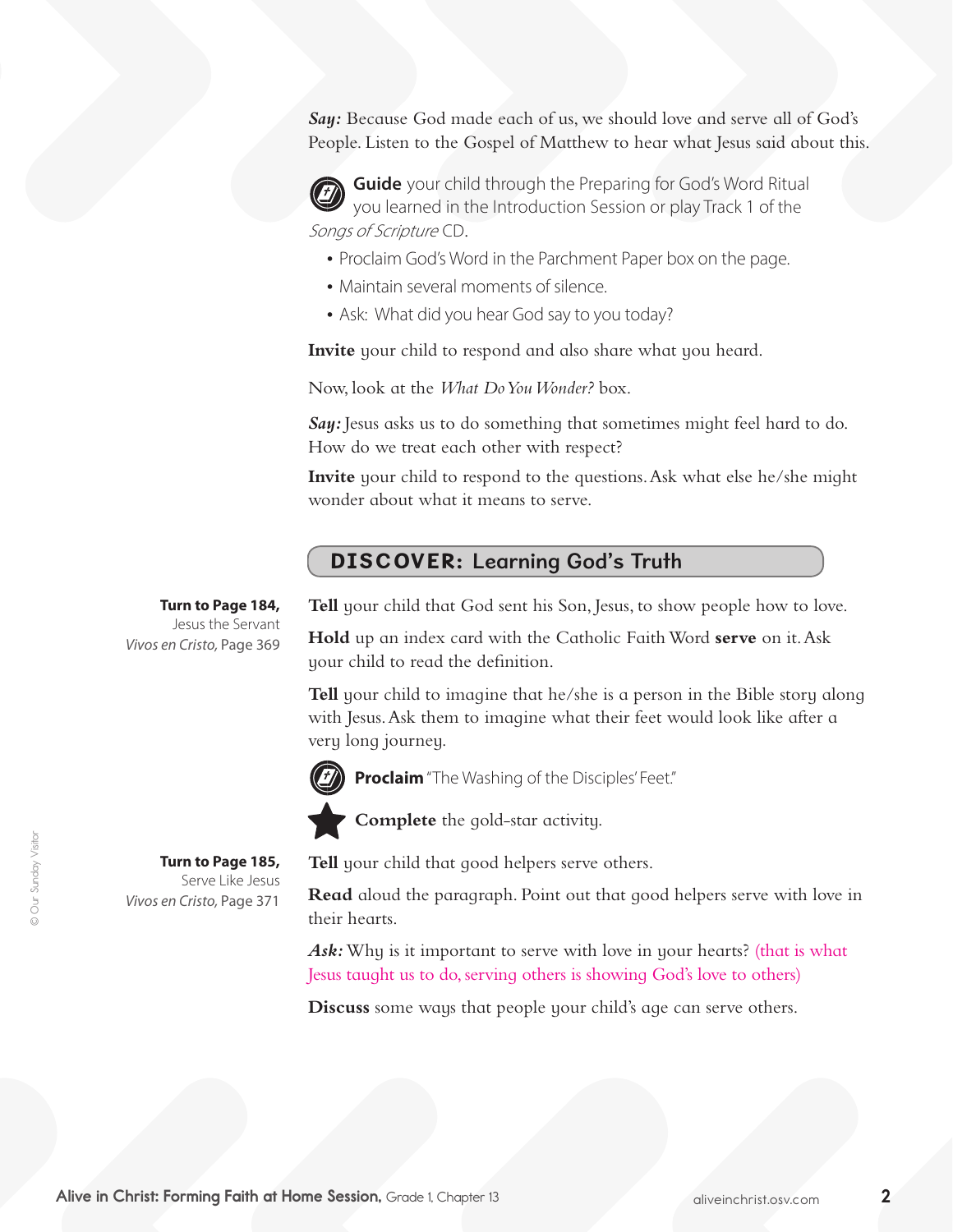**Complete** the Share Your Faith activity. Ask your child to share her/his drawing with you. Together, think about some other things your family might do to serve others.

*Parents, Consider This: Unfortunately, we sometimes lump the word service with project. The thought of another project to do might seem to be the straw that breaks your sanity. For a disciple, service is not a project; it is a disposition. As disciples, we understand ourselves as servants of God's Kingdom. We look at the world through the lens of bringing Christ to the world. You don't have to look far to see the many places where others are longing for Christ's presence—the elderly dying for attention, the co-worker who needs a little help. Help your child develop the eyes of a disciple—always on the look-out for a way to serve.*

Ask: How can you be a follower of Jesus?

**Read** aloud both paragraphs.

**Hold** up an index card with the Catholic Faith Word **disciple** on it. Have your child say *disciple*. Read aloud the definition.

**Draw** a gift box on a piece of paper. Tell your child that serving others is like giving someone a gift. Ask her/him to suggest "gifts" that she/he can give by serving. Write the suggestions in the box. Think of something your child has done to help someone—things you have witnessed. Affirm his/her good choice and say how proud you are of her/him for these choices.



**Have** your child draw one way someone has helped her/him.

**Tell** your child to make their best grumpy face, and then ask,"Is that the way your face should look when you help someone? What is you face telling that person?"

**Read** aloud both paragraphs.

**Ask** your child to show you what their faces should look like when they are serving others in a loving way.

**Discuss** with your child certain times when it might be hard to serve others with a smile.

**Turn to Page 186,** Disciples of Jesus *Vivos en Cristo,* Page 373

**Turn to Page 187,** Serve God and Others

*Vivos en Cristo,* Page 375